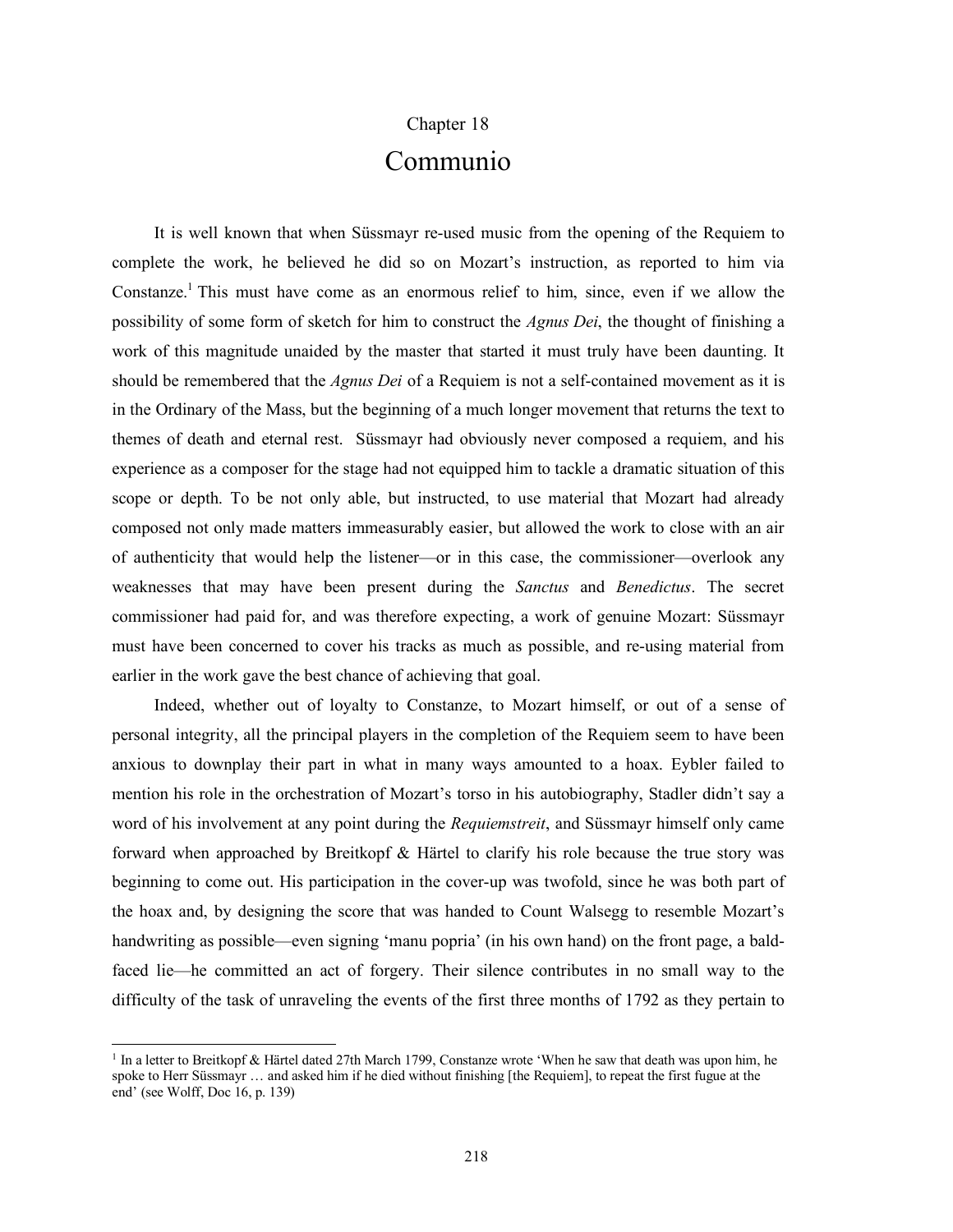the score of the Requiem. Further complicating matters is Constanze's (perhaps deliberate) obfuscation. Her dealings with the Requiem after Süssmayr's score was delivered to Count Walsegg are not always above reproach, $2$  and some of her statements seem intended to generate mystery and intrigue. It is difficult to know whether this is due to her own sense of confusion, or as the result of what would today be called a 'marketing strategy'.

The web of stories surrounding the Requiem that originated with Constanze's circle did not limit themselves to how the score came into being: many of the various different tales seem designed to establish that Mozart was more lucid in his final days than was actually the case, surely for the purpose of relegating the 'masters' that were engaged to complete the score to the role of amanuensis, not the creative artist that the task required. Accounts of the final illness after he took to his bed on November  $20<sup>th</sup>$  often have the aura of hagiography about them. Romantic, almost gothic, descriptions and quotations attributed to Mozart abound, such as the following from the biography by Georg Nikolaus Nissen (Constanze's second husband): <sup>3</sup>

Just now (he often lamented during his illness) 'I must die, when I could live quietly! Now to leave my Art, when I must no longer be a slave to fashion, no longer chained by speculators, when I could follow the flights of my fantasy, when I could compose freely and independently whatever my heart dictates!<sup>24</sup>

There are so many such stories that one can quite understand why the publisher Johann Anton André believed that many of the myths and legends surrounding the Requiem were 'a fairy tale concocted by Mozart's widow.' <sup>5</sup> Therefore Constanze's contention that her recently deceased husband had communicated directly with Süssmayr and given him precise instructions on how to finish the piece should be treated with some skepticism. If such a conversation had taken place, why did she first give the task not to the man to whom her husband had entrusted the information, but to Eybler? Eybler himself never mentioned such conversations, even when there would have been ample opportunity for them to take place while he "carried [Mozart], put him to bed and helped him during his last painful illness."<sup>6</sup>

Indeed, it is the case that, if one puts the gothic post-mortem 'accounts' of Constanze's circle to one side, there is no reason to assume that Mozart ever thought that he would not recover and finish the work himself. He had previously suffered through not infrequent bouts of illness, so why would he even consider the possibility that he would not survive this one? Eybler's failure

l

<sup>2</sup> She sold the score at least twice before Count Walsegg performed it in 1793

<sup>&</sup>lt;sup>3</sup> published in 1828, two years after Nissen's death, compiled by others from chapters he had completed and from his copious notes

<sup>4</sup> see H.C. Robbins Landon: *1791 Mozart's Last Year,* Thames and Hudson, 1998, p. 153

<sup>5</sup> see H.C. Robbins Landon, *ibid*, p. 157

<sup>6</sup> Eybler, *Selbstbiographie*, Allgemeine Musikalische Zeitung, Leipzig, May 1826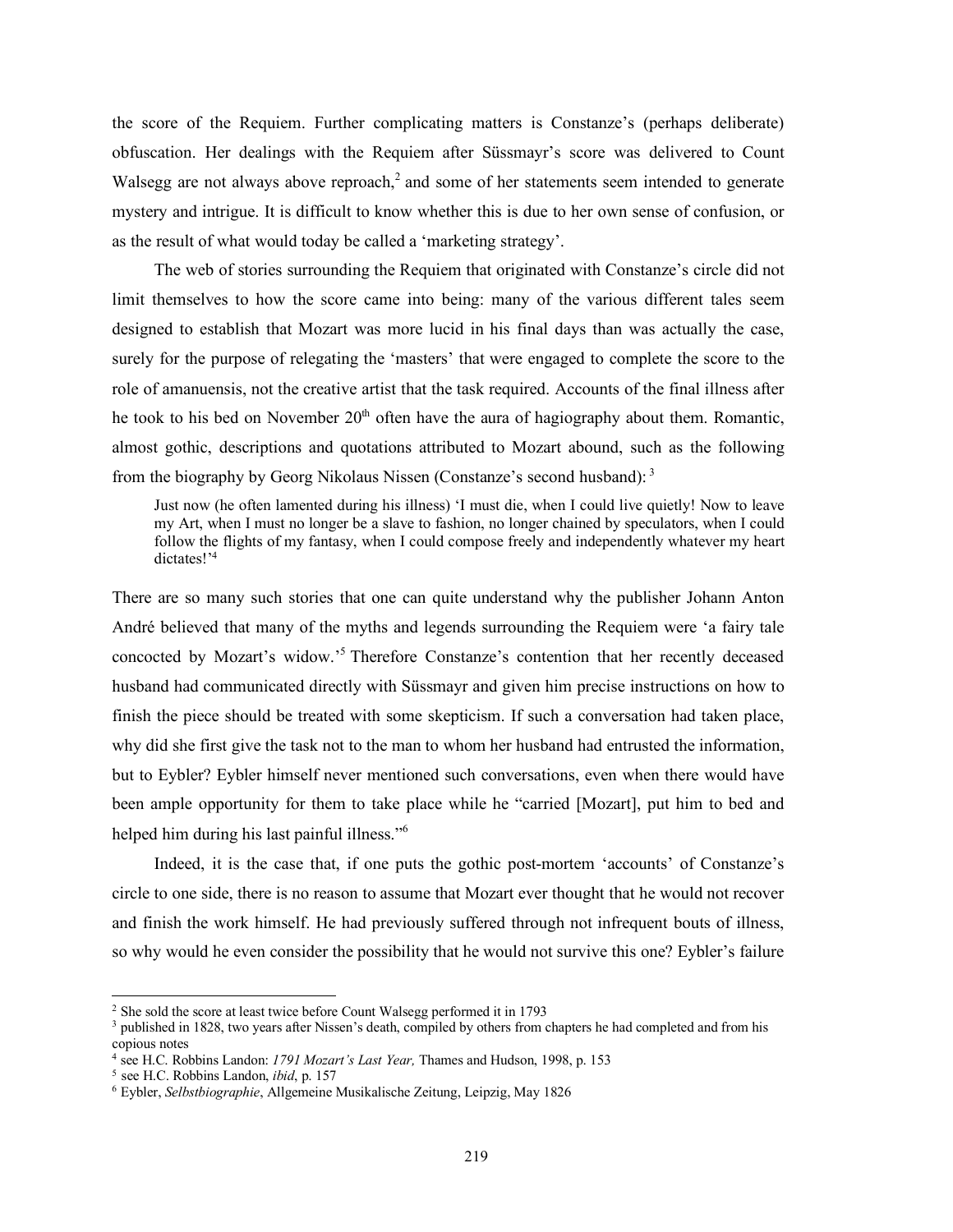to mention any such conversation is consistent with that assertion, and in any case, Mozart was so convinced that his talents were by far superior to any of his contemporaries (except perhaps Franz Joseph Haydn) that one wonders whether he wouldn't have preferred to leave the work unfinished rather than have someone else make a hash of it.

Süssmayr was both faced with the task and acutely aware of Mozart's assessment of his abilities. <sup>7</sup> Whether he hit on the idea of re-using the opening movement to close the work as the result of instruction directly from Mozart (very unlikely), indirectly via Constanze (possible, but unlikely) or out of sheer desperation to conclude his labours with genuine Mozart that just needed to be re-texted (plausible), there can be no doubt that using the *Te decet hymnus* and *Kyrie* fugue to conclude the work does give a satisfying sense of closure on many fronts.<sup>8</sup>

The idea of returning to the opening material to conclude a mass is not without precedent in Mozart's works. Most germane to the Requiem is the *Agnus Dei* of the Coronation Mass, K. 317, which recasts the opening *Kyrie eleison* to the text 'dona nobis pacem'. Since this mass was among the music by Mozart that Salieri brought with him to be performed as part of the festivities surrounding the coronation of Leopold II on September  $6<sup>th</sup>$ , 1791, and it is difficult to imagine that Mozart was not at the very least present to be seen as such a prestigious event, it is not unreasonable to wonder whether the same idea should occur to him as he was planning the Requiem. Even if it were Süssmayr's idea all along, since he accompanied the Mozarts to Prague, he too probably heard the performance and could therefore just as easily have formulated the same idea himself. Once again, the musical world is in his debt.

Since the *Lux aeterna* and the *Cum sanctis* are a reprise of earlier material, little needs to be added here. Süssmayr's changes to what came before are mostly necessitated by the new text, which has more syllables than the original:

| Te decet hymnus Deus in Sion,<br>Lux aeterna luceat eis Domine<br>et tibi redetur votum in Jerusalem<br>cum sanctis tuis in aeternum, quia pius es | 10<br>12<br>13<br>14 |
|----------------------------------------------------------------------------------------------------------------------------------------------------|----------------------|
|----------------------------------------------------------------------------------------------------------------------------------------------------|----------------------|

 $\overline{a}$ 

<sup>7</sup> Even if only some of the stories that originate among Constanze's circle on the topic of Mozart's humour at Süssmayr's expense are true, his letters to Constanze are peppered with derogatory comments, however playful

<sup>&</sup>lt;sup>8</sup> Richard Maunder's reasoning on this issue is muddled: on the one hand, when he is arguing in support of his theory of a sketch for the *Agnus Dei* and his inclusion of the *Amen* fugue at the end of the *Lacrymosa*, he posits that: 'the whole of the Requiem can be conceived of as a sort of extended sonata form, in which the 'Requiem aeternam' is the exposition and the Agnus Dei starts the recapitulation' (p. 66), while later describing the repeat of the *Te decet hymnus* as 'Süssmayr's makeshift repeat' (p. 72). If it is a good idea to repeat the *Kyrie* fugue recast with the text 'Cum sanctis tuis in aeternam,' what better way to approach it could there possibly be than the way Mozart himself did?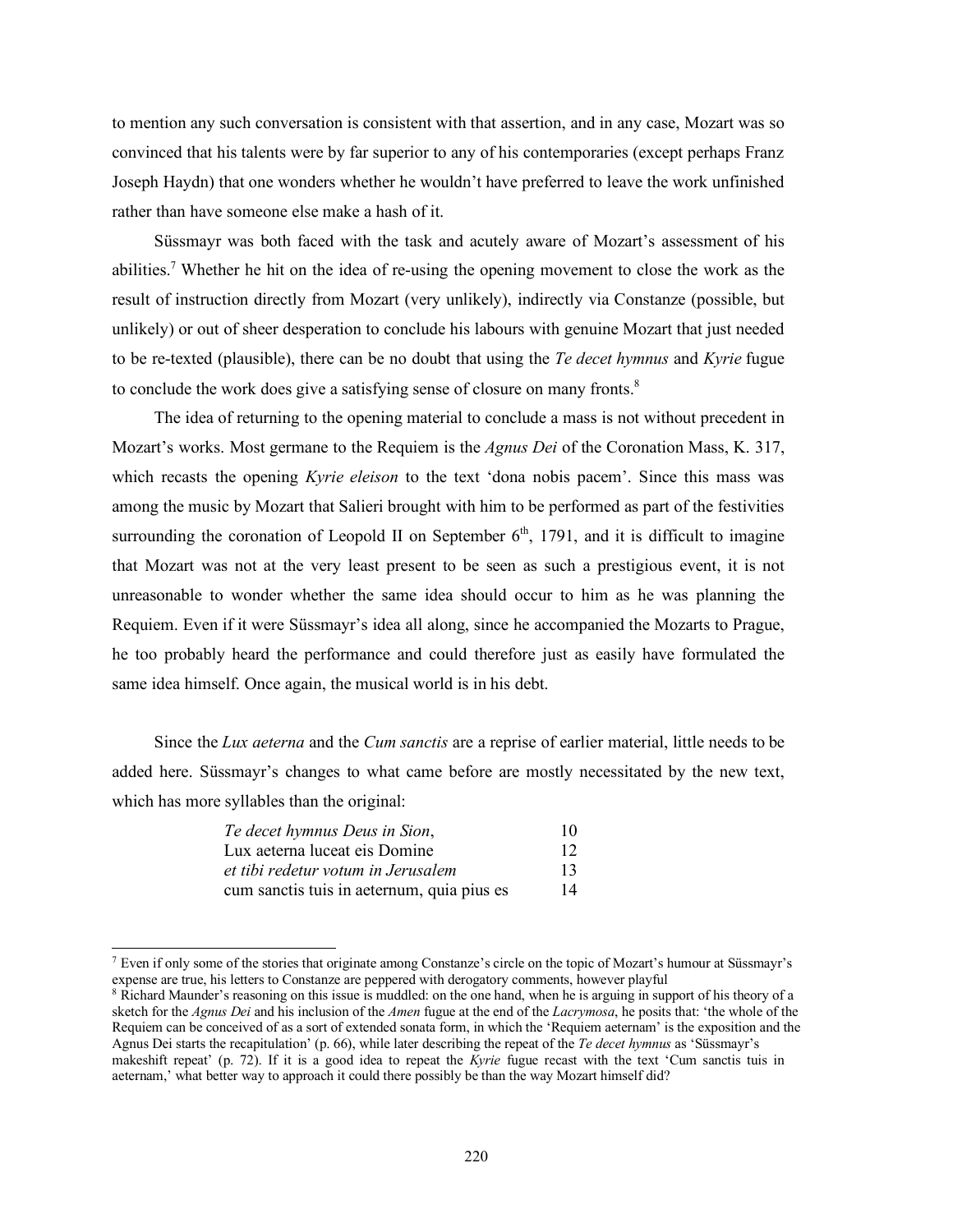These changes can be easily accommodated for the soprano soloist. In a sense it is a shame that the chorus has to enter with a repeat of the soloist's text rather than new words (as had been the case in the *Requiem aeternam)*, but in this movement there are only two lines of text left in the work, so Süssmayr's hands were tied. It is a little mystifying why he changed Mozart's tenor and bass line in bar 11: the extra syllable of 'cum sanctis' instead of the two syllable 'ad te' is better accommodated thus:



which also follows the basso continuo line better:

 $\overline{a}$ 



The implications of the tonic timpani note in bar 44 of the *Requiem aeternam*, altered by Süssmayr in bar 26 to the dominant (thereby pre-empting the cadence in bar 28) were discussed in that chapter. It has been restored in the present edition. Was this just a simple miscopying made in haste, automatically mirroring the trumpets, or does it represent a hint that Süssmayr knew that the orchestration of the end of the *Requiem aeternam*, was not by Mozart, and therefore felt free to change another man's work?<sup>9</sup>

## *Cum Sanctis* fugue

Obviously, Süssmayr's principle task in this final movement was adapting Mozart's fugue to the new text. This is not as simple a task as it might at first seem: part of Mozart's genius in the design of the *Kyrie* fugue is that he chose to compose a double fugue with each line of the text— Kyrie eleison and Christe eleison—having its own subject, so that the listener can distinguish the fugal entries by both their text and their theme. This choice was not available to Süssmayr, who had but one line, 'cum sanctis tuis in aeternum' (choosing quite sensibly to save 'quia pius es' for the final, *Adagio* cadence). Not only that, but Mozart's two subjects have seven and six syllables

<sup>9</sup> see Chapter 5. See also the comment in the NMA edition on p. 150: "This departure…seems to express Süssmayr's deliberate intention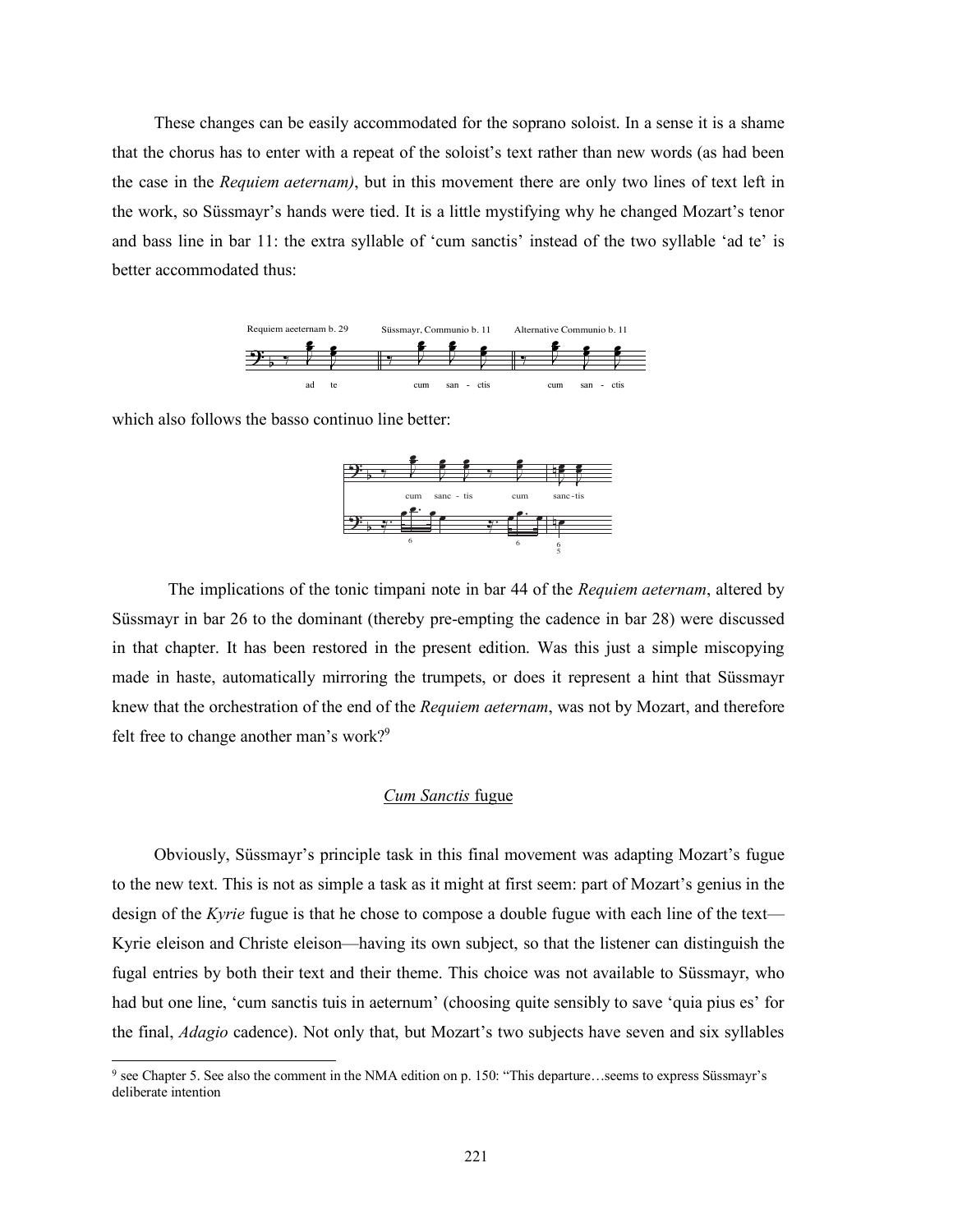respectively, whereas the text that Süssmayr had to use has eleven. It helps that both subjects have very considerable melismas, which Mozart designed to be on the second syllable of 'eleison', which he nearly always set as a four-syllable word 'e-le-i-son.'<sup>10</sup> Süssmayr managed to get most of these melismas on the second syllable of 'aeternam', so that the stress was the same and the vowel similar, but right away one can see the problem that 'aeternam' has three syllables against the four of 'eleison', and 'cum sanctis tuis in' has six to the two of 'Christe'. Whilst a trifle awkward, it is difficult to find a better solution than Süssmayr's:<sup>11</sup>



However, with only two exceptions, $12$  Mozart reserves the use of the first word of each phrase for the head motif of the subject only, using 'eleison' for all other entries required musically to fill out the harmony. This helps considerably with comprehensibility in a complex texture. Süssmayr did not observe this technique, using the phrase 'cum sanctis tuis' almost indiscriminately for both primary and secondary material. <sup>13</sup> A particularly egregious example is the sopranos in bars 61–63 where he gets himself in such a muddle he had to add two notes to Mozart's line:



Correcting Süssmayr's underlay is more than just an academic exercise: to embody the structure of the music in the way the text is laid out results in a greater clarity of texture, vital in a musical fabric of this complexity. This could be achieved by removing the text 'cum sanctis tuis' for any

l

<sup>&</sup>lt;sup>10</sup> the exceptions being the alto countermelody in b. 18, and altos again in b. 38

 $11$  while a case could be made in the first entry of this subject for assigning a group of four semiquavers for each

syllable of 'tu-is in ae-' instead of two, it would not work in later contexts (cf. soprano b. 76, for example)

<sup>&</sup>lt;sup>12</sup> the basses in bar 6 and the altos in bar 17

<sup>&</sup>lt;sup>13</sup> see the example below